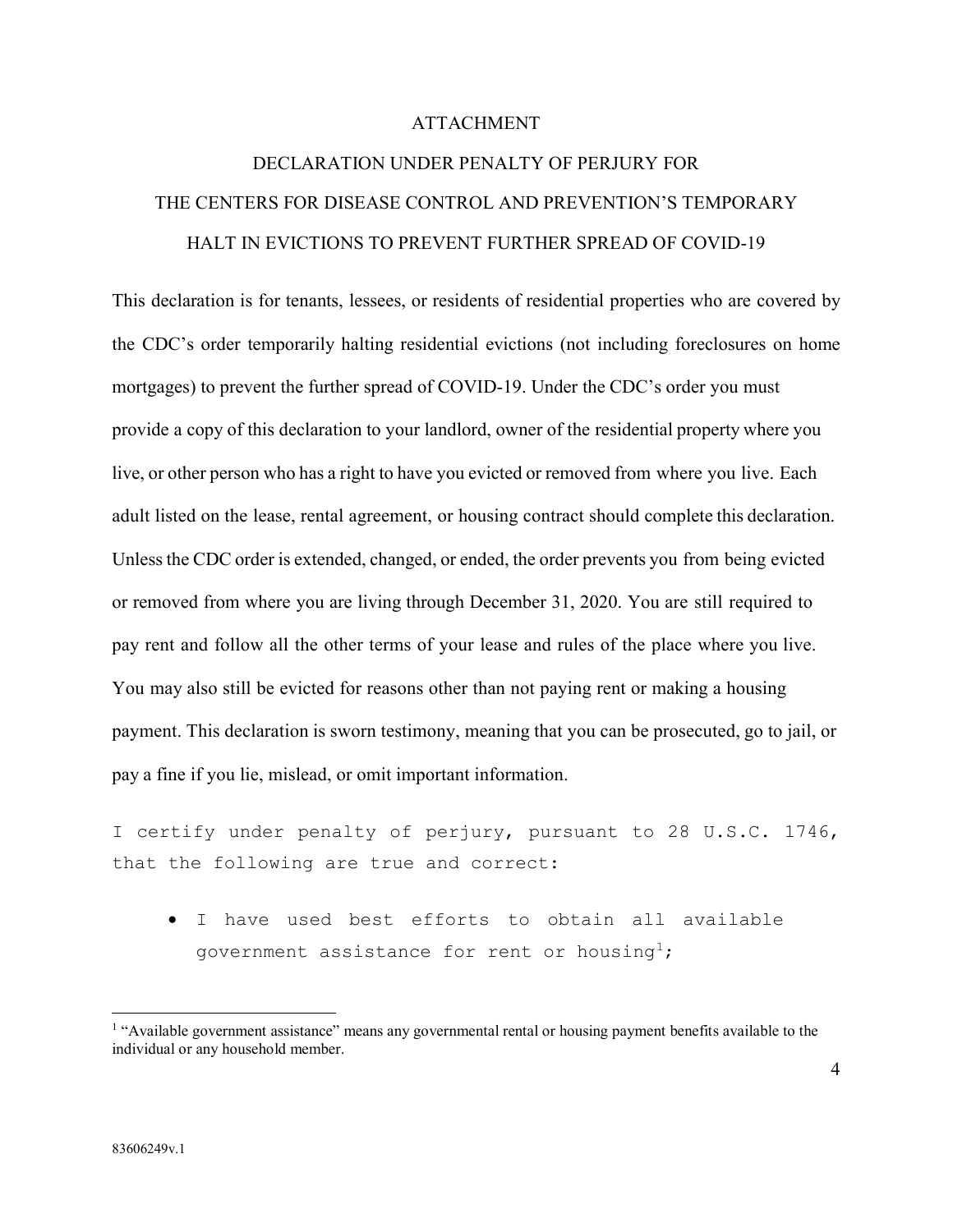- I either expect to earn no more than \$99,000 in annual income for Calendar Year 2020 (or no more than \$198,000 if filing a joint tax return), was not required to report any income in 2019 to the U.S. Internal Revenue Service, or received an Economic Impact Payment (stimulus check) pursuant to Section 2201 of the CARES Act;
- I am unable to pay my full rent or make a full housing payment due to substantial loss of household income, loss of compensable hours of work or wages, lay-offs, or extraordinary<sup>[2](#page-1-0)</sup> out-of-pocket medical expenses;
- I am using best efforts to make timely partial payments that are as close to the full payment as the individual's circumstances may permit, taking into account other nondiscretionary expenses;
- If evicted I would likely become homeless, need to move into a homeless shelter, or need to move into a new residence shared by other people who live in close quarters because I have no other available housing options.[3](#page-1-1)

 $\overline{a}$ 

<span id="page-1-0"></span><sup>&</sup>lt;sup>2</sup> An "extraordinary" medical expense is any unreimbursed medical expense likely to exceed 7.5% of one's adjusted gross income for the year.

<span id="page-1-1"></span><sup>&</sup>lt;sup>3</sup> "Available housing" means any available, unoccupied residential property, or other space for occupancy in any seasonal or temporary housing, that would not violate Federal, State, or local occupancy standards and that would not result in an overall increase of housing cost to you.